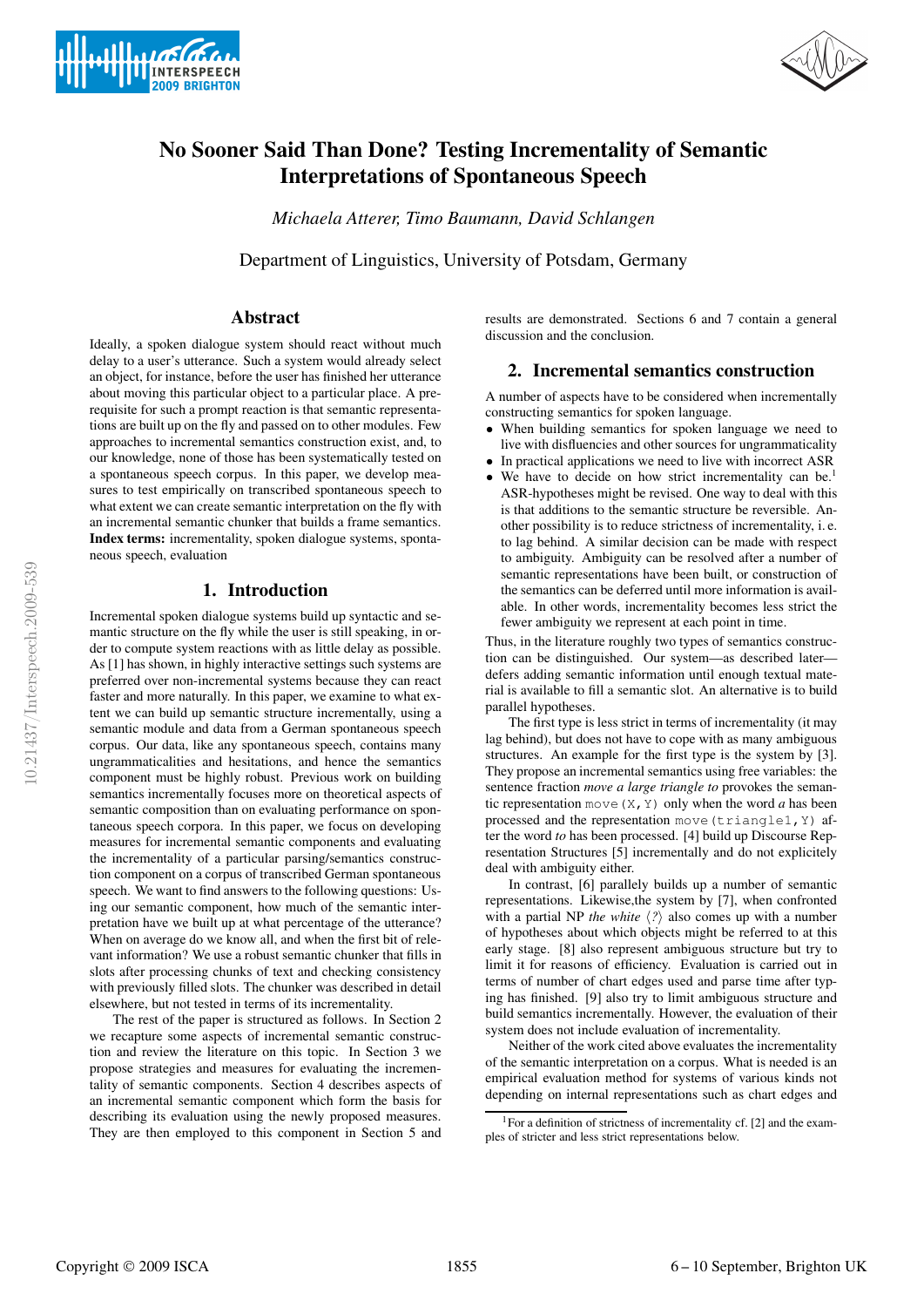

Figure 1: Example of how a frame can change over time.

applicable to varying strictness-levels of incrementality. This is what this paper aims to provide.

# **3. Evaluating incremental semantic components**

One way to evaluate semantic representations for utterances is to compare them to a gold standard, an approved, possibly handbuilt representation of the same utterance. This, however, does not capture aspects of the construction process, which in incremental semantics construction is perhaps as important as the final representation.

A more appropriate way to say something about the dynamics of the construction process is to compare semantic output of the system at several points in time. The measures we suggest refer to words in the utterances. As utterances differ in length we normalize the measures by utterance length:

- first correctly-filled representation or, in this case, first correct frame (FCR): when (at which percentage of the utterance) is the frame first completely correct?
- first finally correctly-filled representation (FFR): when (at which percentage of the utterance) is the frame completely correct and doesn't change any more until the end. Notice that FFR is different from FCR because a currently correct frame may intermittedly be changed and only later return to a correct state. Thus FCR ≤ FFR.
- first correctly filled slot or, more generally, first correct element (FCE): when is the first slot correctly filled (while no other slot is incorrectly filled)
- degree of correctness (DC): in our case, the percentage of slots correctly filled on average at a certain time

The measures are suitable to compare systems, even if they differ with respect to the tradeoff between ambiguity and strict incrementality. When ambiguity comes into play, FCR should hold when there is at least one correct frame. Systems with strict incrementality will hence be superiour with FCR but inferiour with FCE. $<sup>2</sup>$  The measures can also be used or adapted for other</sup> semantic representations, where *elements* can be free variables and predicates instead of slots. In this case FCE would read: *when are all free variables and predicates instantiated?*

Figure 1 shows a constructed example sentence of 10 words, where the first slot is filled after the first word. Later on after the eighth word the frame is correctly filled (this would also be the frame representation given in the gold standard). Then the speaker continues to mumble something which is actually a hesitation 'erm' or 'hm', but which might be recognized as a letter name 'M' by the speech recognition. One of the puzzle pieces in the domain that we are using is also frequently referred to as 'M' or 'W'. Hence another slot in the frame semantics is filled, and the frame becomes false again according



Figure 2: Basic functionality of a semantic component that incrementally breaks up an input string into semantically "valuable" parts and fills in a frame semantics.

to the gold standard.

In this example FCE will be at 1/10 of the utterance and FCR at 8/10 of the utterance. The FFR measure is not applicable for this example, because the final representation is not correct. As we keep track of the number of utterances at various fractions of utterance-length, the non-applicability will be implicitly shown by a lower over-all number (or a lower curve, cf. results section).

### **4. Incremental semantic component**

Our semantic processing module has been presented in more detail elsewhere [10], but its incrementality has not been investigated and evaluated. In this section we present some of its aspects relevant for evaluating incrementality. We call it a semantic *chunker* because it is based on the idea of semantic units or chunks inspired by the notion of so-called sense-units [11], which correspond to phonological phrases. The original notion of phonological phrases is that they are roughly the lexical heads of a phrase with their preceding function words up to the next head. A phrase consisting of only one word can be united with the preceding one [12]. The chunker collects word material until there is enough semantic information in it to change the state of the semantic frame. Then the current chunk is closed, stored in memory, and the next incoming text is processed until it forms a content-full unit again. Content-full units are defined in a grammar via regular expressions. Thus, the chunker roughly collects non-content-full material up to the content-full material (e. g. *horizontally* or *cross*). We say roughly, because non-content-material can be included in the grammar rules for greater robustness. In the domain, we are working on, puzzle pieces that have letter names can be turned, flipped, moved, etc. The grammar writer might for instance decide to refer to a piece called *M* with  $(the|a)$  *M* because that way a confusion with a hesitation *erm* becomes less likely with speech recognition output. Example 1 shows an example of a grammar rule.

(1) ACTION: grasping, END: empty→nimm|nehme.?

<sup>2</sup>Recall that FCE does not allow any wrong entries and thus punishes ambiguous representations.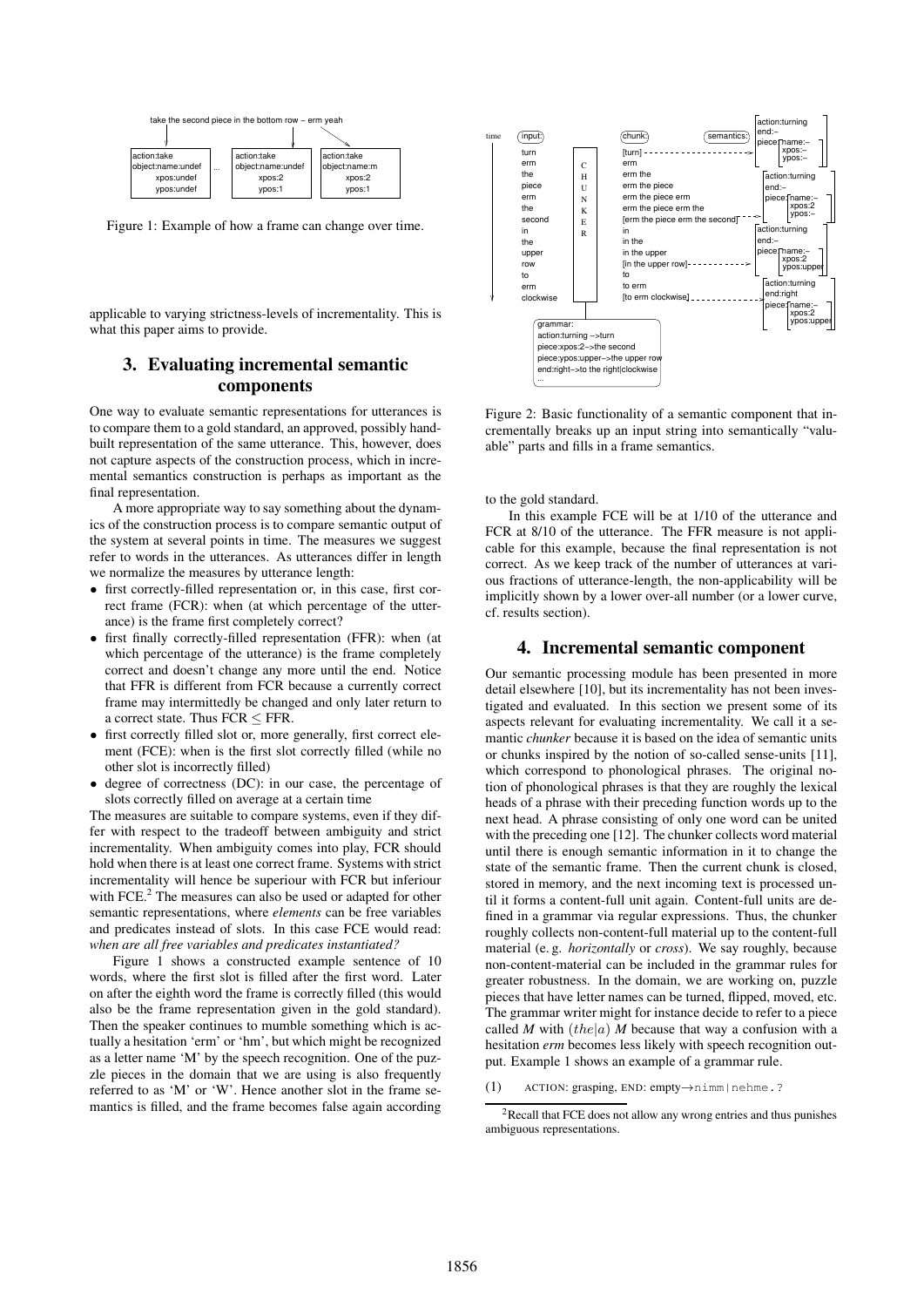

Figure 3: At each relative point in time the graphs show the number of utterances where the frame is correct or was correct at an earlier stage (FCR).

On the righthand side is a regular expression for the German word *nimm* (take) in a number of variants. To the left are the slots that are filled. If the word occurs the action slot is filled with a grasping action and the end slot is filled with *empty*, because grasping has no end position as opposed to flipping (*horizontal*, *vertical*), turning (*left*, *right*), moving (*into the leg*, *head*, etc. of a figure).

Moreover, the semantic chunker can, to some extent, account for selectional restrictions. The filling of slots with certain entries can be prevented by other "neighbouring" slots if they have already been filled with material that does not fit with the new material. In our domain we have turning and flipping actions. If the action is identified as flipping the end of the action can be *horizontal*, but if the action has been identified as a turning or grasping action, *horizontal* can not be entered in the frame any more, because pieces cannot be *turned* horizontally.

Figure 2 visualizes the basic functionality of the chunker. For more details refer to the aforementioned paper.

# **5. Evaluating an incremental semantic component**

## **5.1. Gold standard**

We used the transcribed speech data from [13]. For our experiments, we created a semantic gold standard by having a human subject annotate each utterance from our transcribed corpus with a 5-slot frame. The human gold standard emulates an 'ideal chunker', or perhaps rather a human chunker. Slots for which no material was present in the utterance remained undefined. In the following we show 2 examples with rough English translations:

| • <i>spiegel es dann einmal vertikal</i> – flip it then once vertically <sup>3</sup> |                                                                          |  |
|--------------------------------------------------------------------------------------|--------------------------------------------------------------------------|--|
|                                                                                      | ACTION: flipping, END: vertical                                          |  |
|                                                                                      | $\vert$ OBJECT: $\vert$ NAME: pro, XPOS: undef, YPOS: undef $\vert\vert$ |  |

• *also zweite Reihe drittes Teil* – so second row third piece 2 ACTION: undef, END: undef 1

4 OBJECT:  $[NAME: under, XPOS: 3, YPOS: -2]$  $\overline{1}$ 

500 utterances were annotated in this way, of which 100 were used for grammar development, and 400 for testing. Following our procedure, some of the frames remained completely empty;



Figure 4: At each relative point in time the graphs show the number of utterances where the frame is finally correct or was finally correct at an earlier stage (FFR).

e. g. the utterance *That is difficult* is represented by an empty frame, as it contributes nothing to the slot values. There were 68 such utterances which were disregarded in the evaluation (leaving 332 utterances) because the chunker's performance on these is much better than on contentful sentences. After all, we are mostly interested in evaluating the chunker on sentences for which meaningful semantics exist.

For some of the numbers given below, we also divide the utterances by their length: Short utterances contain 10 or less words, long utterances 11 or more. There are 171 short utterances and 161 long utterances in the test corpus.

#### **5.2. Results**

Figure 3 shows FCR for the whole test corpus, and for short and long utterances respectively. Figure 3 shows that 63 % of the utterances that are represented by a correct frame according to gold standard at some point, are represented like this before the end of the utterance. It also shows that it is especially long utterances whose semantic content can be obtained at a relatively early stage (72 % FCR after half the utterance). With utterances up to 10 words, the majority can only be fully represented towards the utterance's end. One of the reasons for this is that short utterances are more concise (cf. Example 2), while longer utterances tend to contain more self-corrections and additional dispensable material (cf. Example 3).

(2) *spiegel* **flip** *es* **it** *dann* then *einmal* once *vertikal* **vertically**

(3) *und wird in den Fuß des* and is in the foot of the lef- in the *lin-in den linken Fuß* **left foot** *des* of the camel *Kamels so eingebaut dass es genau passt* so **put** that it exactly fits

To quantify the amount of dispensable material, we conducted an analysis of our test data examining the last chunk in an utterance in cases where none of its information was used, i. e. in such cases where it was considered dispensable material. For short utterances (up to 10 words) the mean length of this chunk was 6.4 words (note that in principle the whole utterance can be the last chunk, if there is no information or the chunker does not find information),  $(sd = 2.6)$ . For long utterances it was much greater:  $19.0$  (sd = 8.8). This strengthens our above statement that short utterances are more concise and longer utterances contain additional dispensable material.

<sup>&</sup>lt;sup>3</sup>Translations for German examples are given word-by-word.